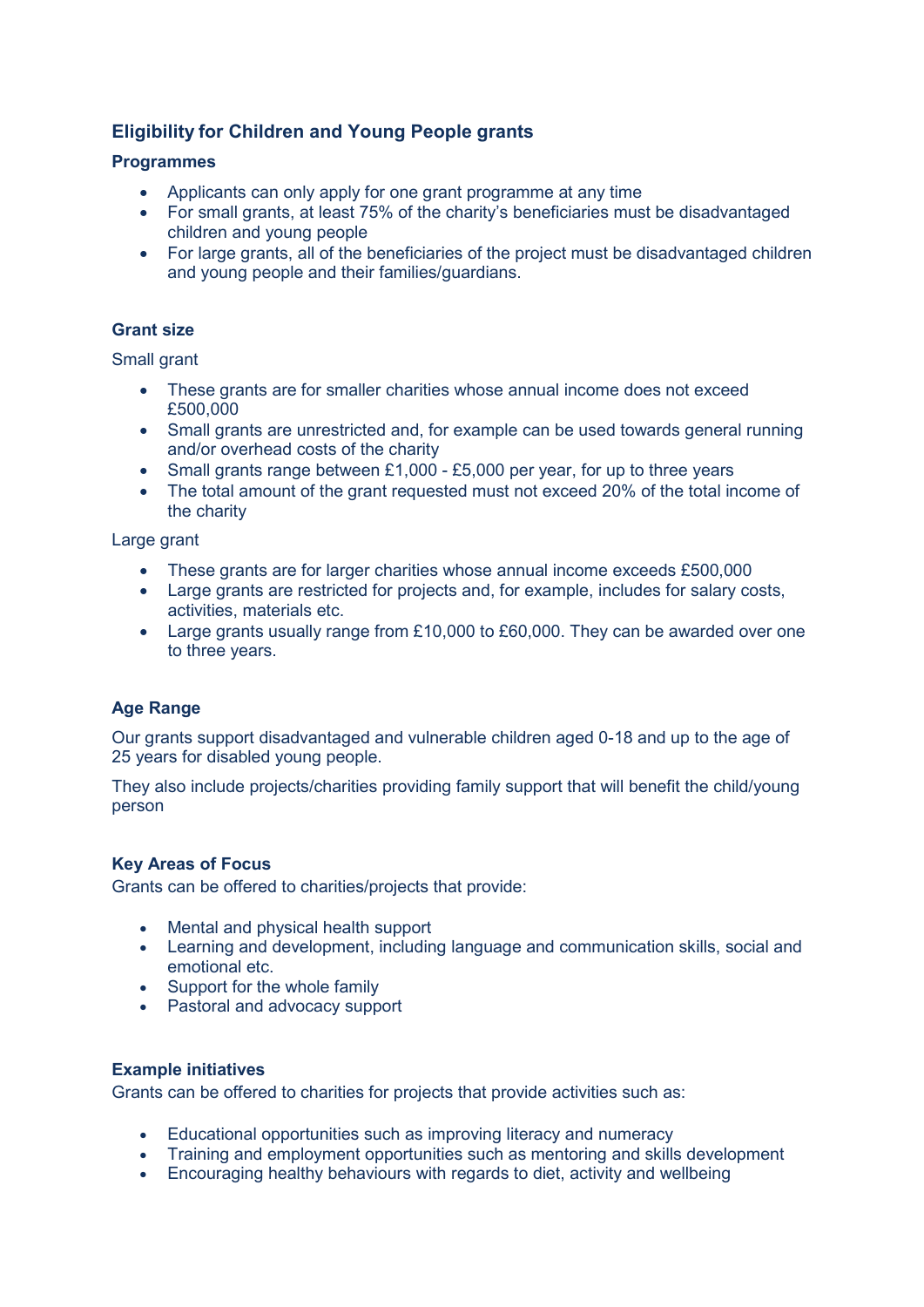- Provision of adaptive technologies and equipment removing barriers
- Family support such as support and advice for the whole family
- Psychological interventions such as access to counselling and peer support groups

# **Examples of desired outcomes**

Short term

- Age appropriate skills developed by the time children get to school or young people enter their first jobs
- Children and young people receive more opportunities to access education and training
- Existing services better supporting the physical, psychological and emotional needs of children and young people
- Children and young people living in a healthy and stable environment
- Are more engaged in physical and social activities through sports and social clubs
- Have greater access to physical, psychological and emotional support
- Greater knowledge about rights, options and opportunities
- Greater awareness of the subject among Freemasons

# Long term

- Improved health and wellbeing for children and young people
- Equal opportunities for all children and young people regardless of ability or background
- Children and young people having the best start in life no matter what their circumstances
- Stable, healthy and supported family networks
- MCF's profile raised among Freemason and the public

# **Eligibility requirements**

- Grants are only made to charities whose beneficiaries are in England and Wales
- Charities must be registered with the Charity Commission or relevant Central registry of the respective Guernsey, Jersey or Isle of Man's government
- Charities must have at least one year of independently examined or audited accounts published on the Charity Commission website for the registered charity number they are applying from

# **What the MCF will not consider grants for**

- Arts and heritage
- Environmental
- Animal welfare
- Statutory obligations
- Routine delivery of the National Curriculum in schools
- The sole aim of promoting civil liberties and human rights
- Political or lobbying activities
- Contributions towards new build and/or large scale capital projects, e.g. building a new hospice wing
- Capital repairs and/or maintenance of existing buildings